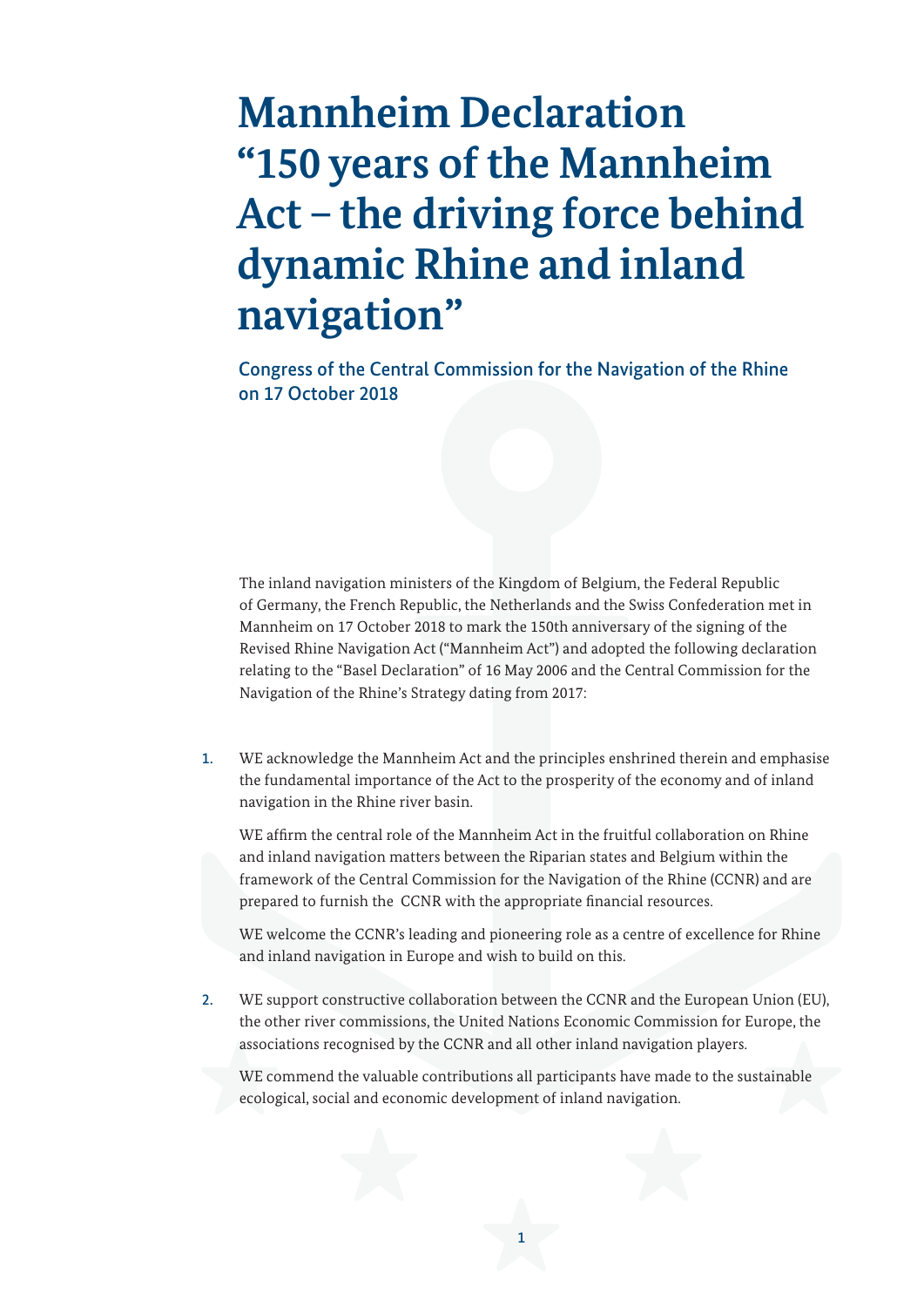3. WE emphasise the central role of the European Committee for drawing up standards in the field of inland navigation (CESNI) as an innovative, efficient and practical body, and welcome the sought-after extension of its remit.

 WE are endeavouring to achieve a lasting partnership between CESNI and the EU based on long-term joint financing.

4. WE emphasise the need for up-to-date, workable and harmonised environmental and safety regulations in Rhine and inland navigation.

 To further improve the ecological sustainability of inland navigation, we task the CCNR to develop a roadmap in order to

- reduce greenhouse gas emissions by 35% compared with 2015 by 2035,
- reduce pollutant emissions by at least 35% compared with 2015 by 2035,
- largely eliminate greenhouse gases and other pollutants by 2050.

 WE point to the need for new financial instruments to achieve these environmental objectives and entrust the CCNR with the task of leading this development.

- 5. WE call on the CCNR to press ahead with development of digitalisation, automation and other modern technologies, thereby contributing to the competitiveness, safety and sustainability of inland navigation.
- 6. WE wish to reinforce the role of inland navigation as an economically relevant means of transport with a high potential for development and innovation.

WE therefore request the CCNR,

- in conjunction with the member states, to ensure faster and more efficient inland vessel cargo handling in seaports,
- to accelerate the integration of inland navigation into digital and multimodal logistic chains,
- to work towards better coordination between national development programmes and provide transparent information about them.
- 7. WE are aware of the importance of well-trained shipboard personnel and the challenge of having to replace increased age-related departures in the near future.

WE task the CCNR

- with developing up-to-date and flexible crew regulations that also take account of social issues and rapidly changing working conditions aboard and ashore as a result of new technologies,
- with contributing yet further to enhancing the attractiveness of careers in inland navigation, for example through targeted advertising campaigns.
- 8. WE request the CCNR to report on progress with implementation of these goals in 2023.